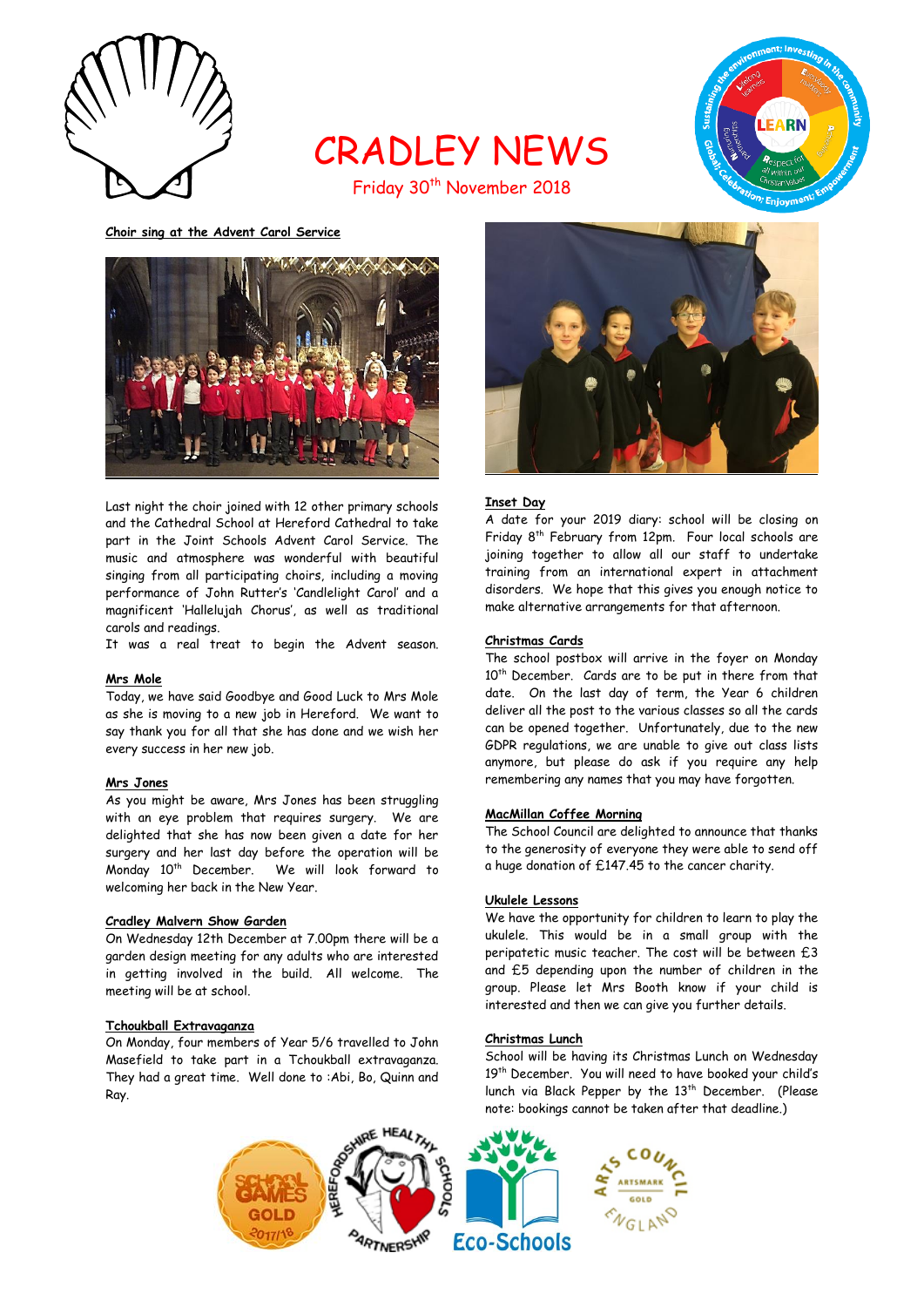# **Christmas Community Concert**

On Thursday 20<sup>th</sup> December we will be hosting our annual Community Concert at 10am. We invite older members of the community - including the Leys and Evergreen Club to join us for festive cheer, minced pies and mulled wine. If you know of any people who would like to join us, then please come and let us know.

## **Road Closure**

Yesterday, I received this correspondence from Herefordshire Council:

I am writing to inform you that work to replace the bridge deck of Storesbrook Bridge, situated on the B4214 between Staplow and Ledbury (Bromyard Road) has **been postponed until the beginning of January 2019.**

You will recall from earlier emails that Storesbrook Bridge was scheduled to close on Wednesday 28 November 2018 and reopen in February 2019. However, the new replacement bridge deck, which is being constructed off-site, will arrive later than originally anticipated.

## **This means that the bridge will now remain open over the Christmas and New Year period and close in early January 2019.**

While preparatory works could progress prior to the bridge's arrival, there is no benefit to users in closing the structure for longer than absolutely essential. It is therefore necessary to push the entire work programme back to maintain the minimum 13-week closure period necessary.

The bridge will continue to be inspected on a regular basis to ensure it remains safe to use but, assuming that it does not have to be closed early on safety grounds, it will now close in early January and reopen in early April 2019.

Apologies for any inconvenience the change in closure plan may cause you. I will be writing to update you on new closure dates and other arrangements during December.

# **Cradley Village Fair: Saturday 1 st December, 10.30am-3pm.**

A warm welcome and invitation to all school families to come along and join us for our village fair this weekend (1st Dec) at Cradley Village Hall, Rectory Lane. Father Christmas will be there in his Ice Cave, we have children's books and toys and we hope there is something for everyone to enjoy! We are delighted to hear that the Friends of Cradley School (FOCS) will have a stall, next to the stall for Cradley Cubs. We look forward to seeing you there.

Judi Creed-Newton (Cradley Village Hall Christmas Fair)

# **FOCS - Friends of Cradley School**

A date for your diaries please: our next meeting is arranged for Friday 7<sup>th</sup> December, 9am, after school drop off in the café at The Fold, Bransford (on the A4103 towards Worcester). Please do come along if you

can: we need plenty of help with the final preparations for the school Christmas Fair on Friday 14<sup>th</sup> December.

## **Rags to Riches**.

Thank you everyone for bringing in your bags for Rags to Riches earlier this week. There were loads of bags brought in, so well done all. A fantastic £132.25 was raised for FOCS funds!

## **Cradley Village Hall Christmas Fair**

We have been busy with preparations for our FOCS stall at tomorrow's event. Thank you again to all those who are helping out in one way or another. A rota has been sent out to all those who are helping on the day. We are really grateful that the village fair organisers have kindly waived our stall fee, so any profit we make on Saturday will go straight to FOCS. We hope you will all come and have a go at our stall – see if you can knock Santa off his chimney, pull his beard, or guess the number of sweets in the Christmas pudding!!

## **Mince Pies**!

Just a heads up that our FOCS team for the Carol Service will soon be asking for donations of mince pies to sell with their mulled wine. So if you see some over the next few weeks please snap them up!

## **Non-uniform Day**

Thank you to all those who took part in our non-uniform day today and for bringing in a bottle for our tombola stall at the school Christmas fair. We hope you liked the fox (FOCS) flier advertising this! Many thanks to Bernie for her fantastic artistic input.

# **School Christmas Fair**

## Friday 14th December, 3pm.

Preparations are in progress and thank you all those who have already volunteered to help out! We would still welcome any contributions and offers of help before, during and after the event - to set up, clear away, run a stall, or simply to help out for half an hour here or there. Please let Grace Lyndon know or leave your contact details via Home Liaison books.

Hopefully you've seen the posters around... Santa needs you! Donations are needed for Santa's Secret Gift Shop. Do you have any unwanted gifts in your cupboards? Items such as toiletries, candles, jewellery, chocolates, books, toys and games are needed for Santa's gift shop - where the children will be able to choose an inexpensive gift for their parents/grandparents/siblings or friends. FOCS will wrap them up, ready to pop under the tree. Also needed is any spare/left-over wrapping paper and accessories.

Please leave donations in the school foyer from  $4<sup>th</sup>$ December or see Daff or Zoe, and huge thanks for the donations and pledges so far.

A team of Santa's helpers is very busy arranging a newlook Santa's Grotto for this year, which all sounds very exciting!

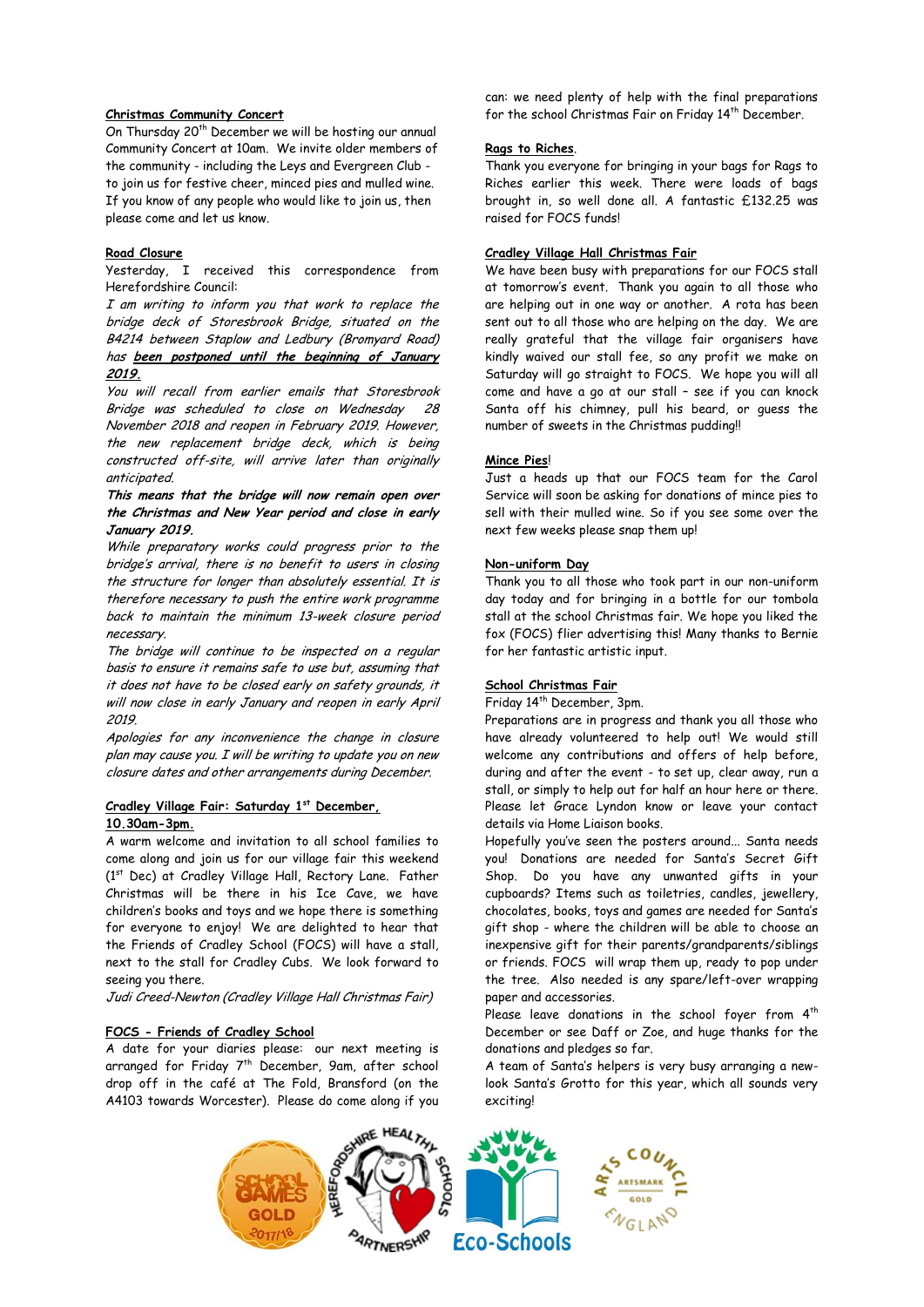FOCS have now decided to hold a raffle in Spring, along with our Spring Walk rather than at the Christmas Fair. This gives us a bit more time to collect prizes and print tickets, etc. We have already been given a couple of interesting raffle prizes from Black Pepper, our new school lunch provider, which we'll keep safe until then! (Unfortunately it isn't free school dinners for the duration of your time at school!)

If you're ordering Christmas pressies on line, please remember to use our Easyfundraising link when you are making purchases on-line.

[https://www.easyfundraising.org.uk/causes/friendsofcra](https://www.easyfundraising.org.uk/causes/friendsofcradleyschool/) [dleyschool/](https://www.easyfundraising.org.uk/causes/friendsofcradleyschool/) as FOCS will receive a percentage of your payment at no extra cost to you.

## **Cradley Scout Grou[**

We look forward to seeing you at Cradley Village Christmas Fair this weekend for some festive fun! James Burton, Cub Leader

#### **Nursery**

Christmas is slowly making its way into nursery this week and we've kicked things off with a snowball game in P.E on Monday with Charlie. All of the children have loved listening to the story Fly Freddy Fly this week and Freddy has even paid us a couple of visits in nursery - we found his footprints! On Tuesday we had a very exciting visit from Tesco who had brought us our ingredients that we ordered to make delicious biscuits with Lauren and Katrina. We've been busy making playdough this week and the children have enjoyed adding different flavours and glitter into the playdough. On Wednesday we used it to make Rudolph's with Carol. All of the children in Nursery have done exceptionally well with our nativity song practice this week and we're all very proud of them. We finished off on Friday with decorating some beautiful glass candle holders with Carol. We're all looking forward to transforming nursery into a Christmas wonderland very soon!



#### **Class 1**

This week the Year 1s have been working with Miss Conner, our student teacher, in English and Maths. They have been learning all about time. In English, they've read the traditional tale of The Gingerbread Man. Reception have been working hard at holding a sentence in their head and then writing it independently. We are starting to read sentences and talk about what we have read to show we have understood the text we have read independently. Our afternoons have been taken up with rehearsals, making the show the best it can be before putting it on the stage for our families. We have enjoyed meeting Miss Filby, our student teacher who will be working with Class 1 in the Spring term. She helped us do our 2D printing with 3D shapes in maths.

## **Class 2**

This week we welcomed our two students into class. Miss Evans will be coming back to work with us in January and Miss Glover will be back next week then returning in May. Thank you to the volunteers who have offered to help with Forest School. We will be able to start Forest School on Wednesday 16<sup>th</sup> January. Our Nativity rehearsals are going well and the stage is now up. Keep working on those cues and loud voices!

## **Class 3**

After pottery-making last week, the children have been weaving to see how the Anglo-Saxons made their clothes. We think it must have taken a long time to even make a child's skirt! We have also looked at the life of Alfred the Great, making a time line of his life and asking the question 'Why do people call him 'Great'? We have continued work on fractions in Maths and our Mythological stories have finally been completed.

## **Class 4**

Class 4 have been getting really stuck into our new English topic which is based around the book "Tuesday" by David Wiesner. We have been asking questions about the book and taking on the role of a Police detective to interview witnesses. In Maths we have been looking at measure; including time, conversion, metric and imperial conversions, and reading timetables. In topic we have travelled to the Alps, exploring the foods of different countries which the Alps go through and investigating different questions.

#### **Class 5**

This week we have been tackling ratio and proportion in our Maths lessons, thinking about similar shapes of different sizes but the same proportions, and scaling recipe ingredients up and down. We have continued our research into critically endangered animals and learned how to use punctuation for parenthesis, and semi colons and colons in our writing. In Science we considered how our chosen species have adapted to their habitat and we produced some fantastic pencil drawings of these animals including the pangolin, the vaquita and the saola (or Asian unicorn!). In Topic we learned how to turn a simple cardboard box or a tin into a pinhole camera, and in RE we discussed Christian views on creation and science.